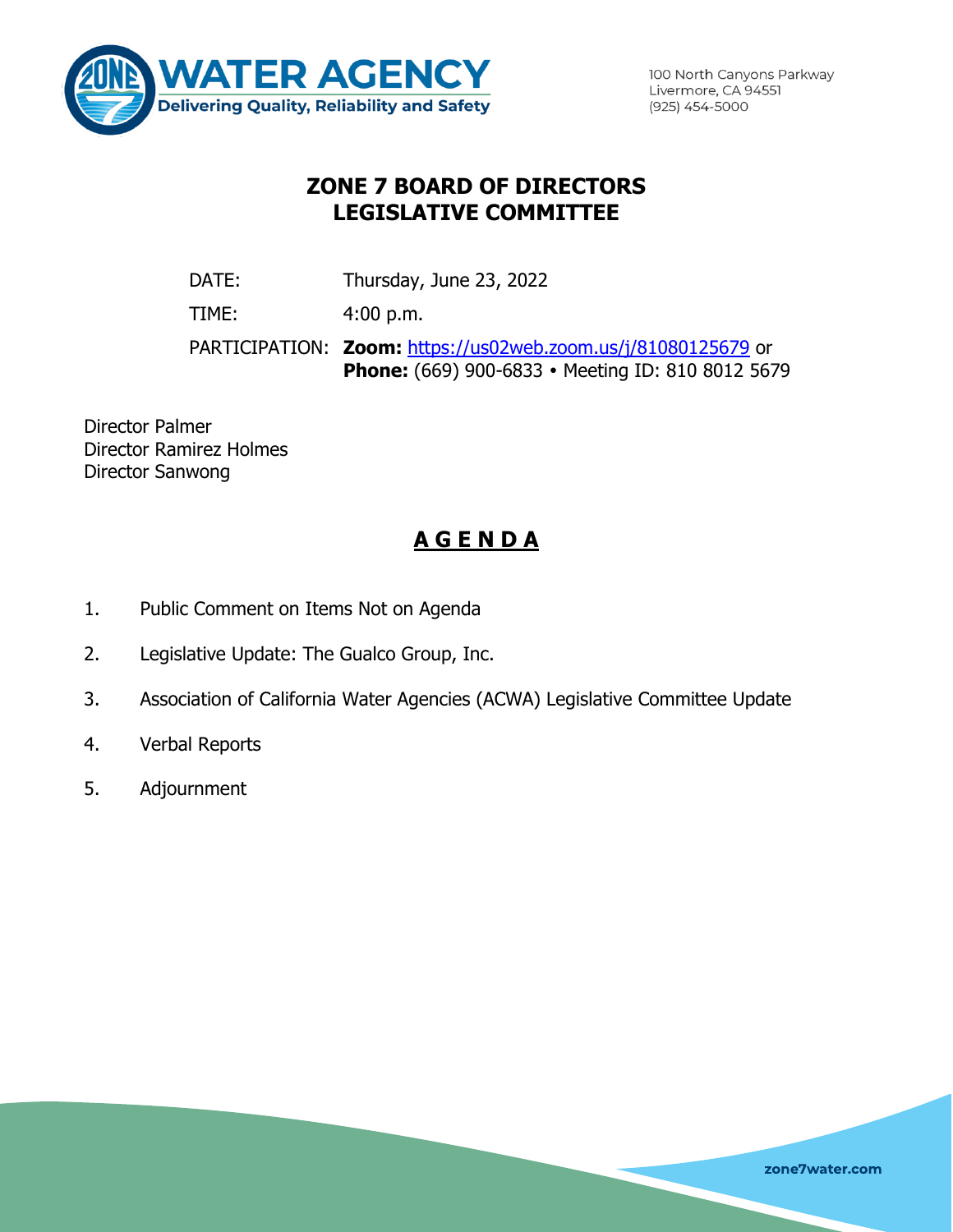

100 North Canyons Parkway Livermore, CA 94551  $(925)$  454-5000

**ITEM NO.** 2

**DATE:** June 23, 2022

**TO:** Legislative Committee

**FROM:** Carol Mahoney, Government Relations Manager

**SUBJECT:** Legislative Update: The Gualco Group, Inc.

### **SUMMARY:**

Zone 7 staff, with the support of Agency consultants, monitors legislation that is being considered in Sacramento, as well as other political and regulatory activities of interest. This item supports Strategic Plan, Goal F – Stakeholder Engagement, engage our stakeholders to foster understanding of their needs, the Agency, and its function.

California's Assembly, Senate, and Committees are in a two-year legislative cycle, which resumed the second year in January 2022. The Gualco Group, Inc. will provide an update to the Committee on legislative actions of potential interest to Zone 7. The attached is the legislative executive summary of bills that was provided to the Board at the June board meeting.

## **FUNDING:**

N/A

#### **RECOMMENDED ACTION:**

Information only.

## **ATTACHMENTS:**

Attachment 1 - Legislative Positions Gualco Legislative Executive Summary – As of June 1, 2022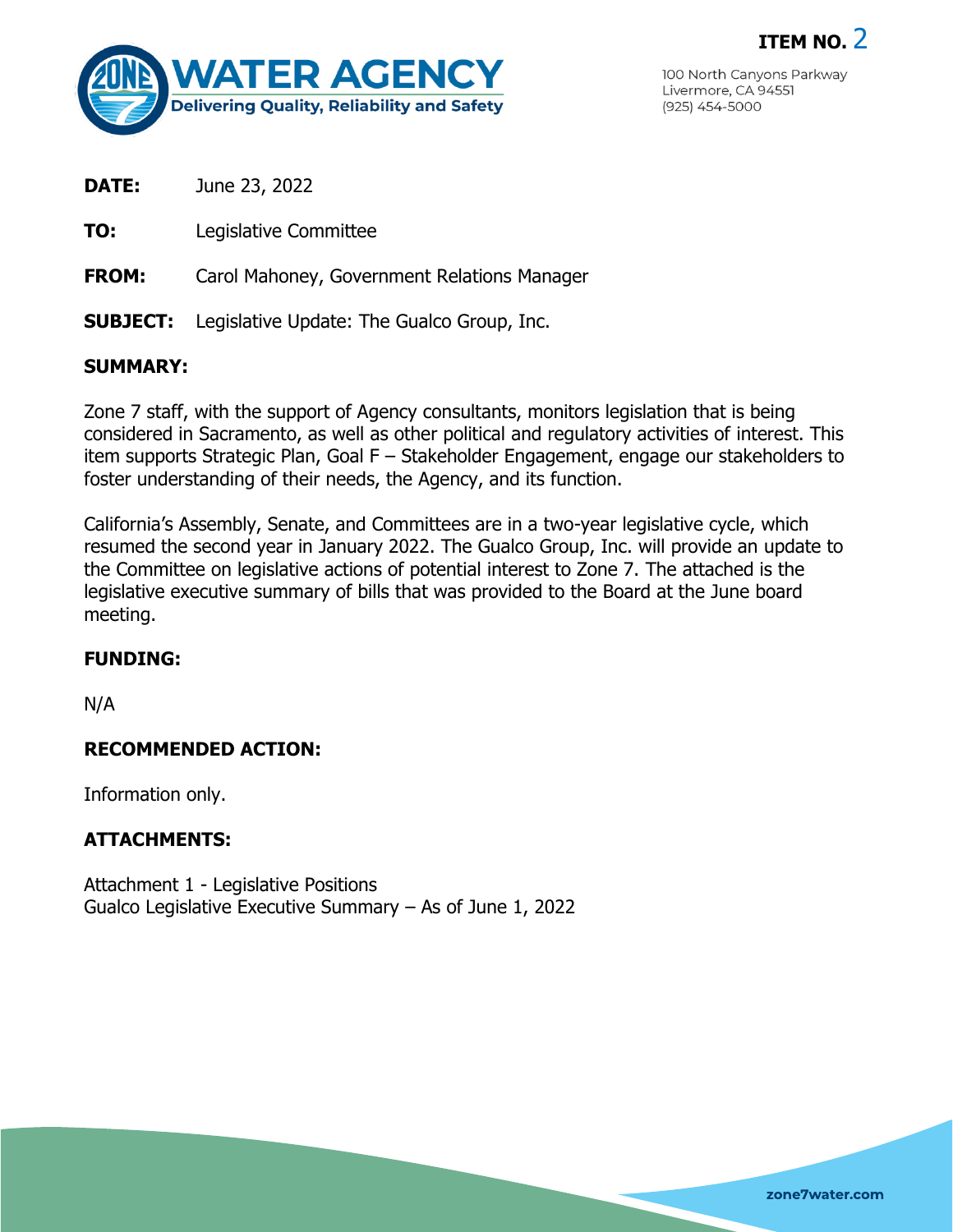# **Attachment 1 - Legislative Positions**

- **Support (S)** Agency actively supports the proposed legislation.
- **Support and Seek Amendments (S/S)** Agency will actively support the proposed legislation while continuing to seek specific amendments.
- **Support if Amended (S/A)** Agency will actively support the proposed legislation, if it is amended to address specific shortcomings identified by the District.
- **Favor (F)** —Agency will join with other organizations in support but will not engage actively in advocacy for the measure.
- **Favor, if Amended (F/A)** Agency will join with other organizations in support, if legislation is amended to address specific shortcomings identified by the Agency but will not engage actively in advocacy for the measure.
- **Watch (W)** Measures or general issues have not been sufficiently defined for a formal position.
- **Not Favor (NF)** Agency will join with other organizations in opposition but will not engage actively in advocacy against the measure.
- **Oppose Unless Amended (O/A)** Agency will actively oppose the proposed legislation unless it is amended to address specific shortcomings.
- **Oppose (O)** Agency actively opposes the proposed legislation.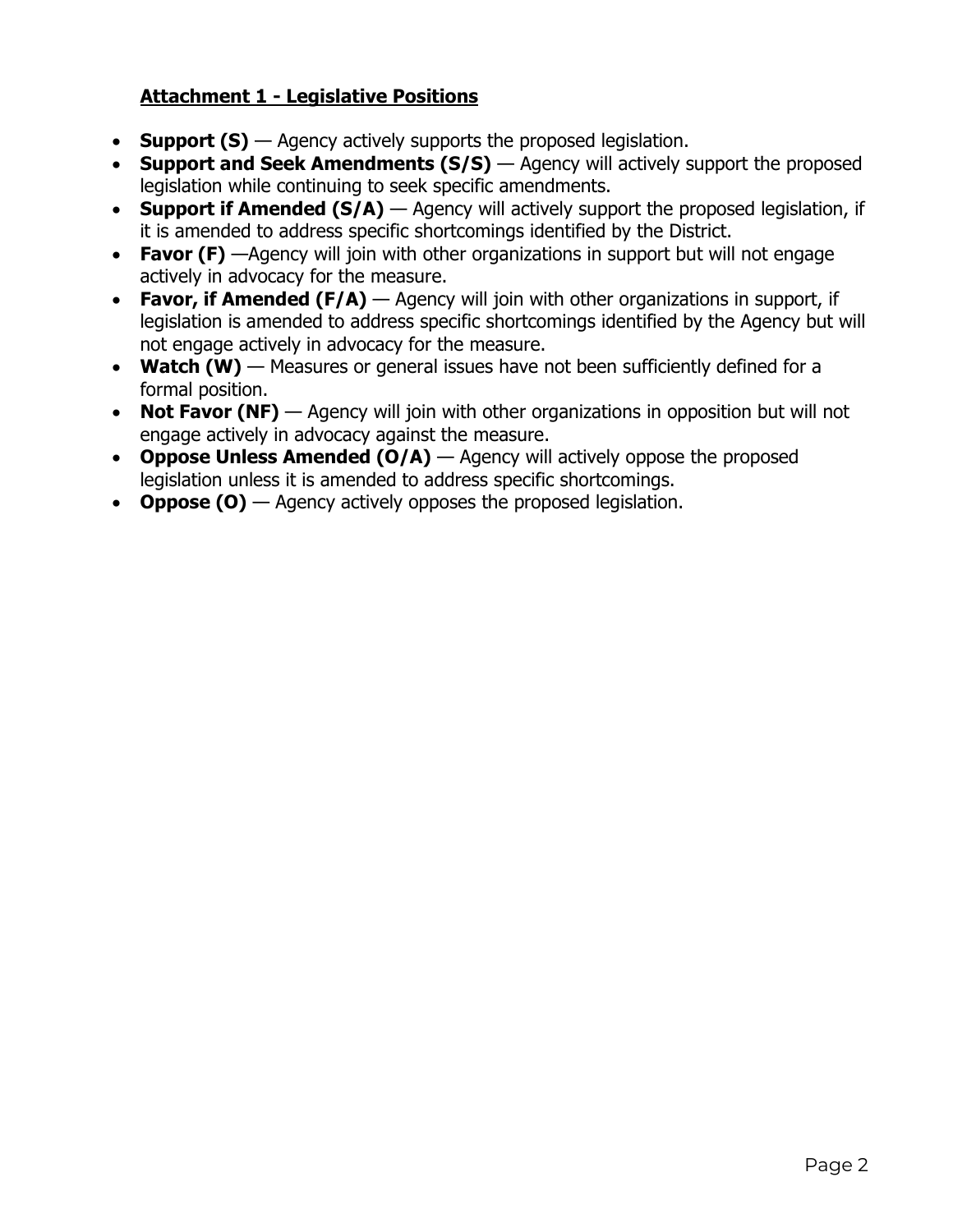

#### **EXECUTIVE SUMMARY**

**State Legislation**



**Prepared for the Zone 7 Water Agency by The Gualco Group, Inc.**

| <b>Bill</b> | <b>Topic</b> | <b>Synopsis</b> | <b>Staff</b>          | <b>Status of the</b> |
|-------------|--------------|-----------------|-----------------------|----------------------|
|             |              |                 | <b>Recommendation</b> | <b>Bill/Comments</b> |
|             |              |                 |                       | as of                |
|             |              |                 |                       | 06/01/2022           |

**General**

| <b>AB 1001 (Garcia,</b><br><u>C.)</u> | <b>Environment:</b><br>mitigation measures<br>for air and water<br>quality impacts:<br>environmental justice | The California Environmental Quality Act (CEQA) requires a lead<br>agency to prepare a mitigated negative declaration for a project<br>that may have a significant effect on the environment if<br>revisions in the project would avoid or mitigate that effect and<br>there is no substantial evidence that the project, as revised,<br>would have a significant effect on the environment. This bill<br>would require mitigation measures, identified in an<br>environmental impact report or mitigated negative declaration to<br>mitigate the adverse effects of a project on air quality of a<br>disadvantaged community, to include measures for avoiding,<br>minimizing, or otherwise mitigating for the adverse effects on<br>that community. The bill would require mitigation measures to<br>include measures conducted at the project site that avoid or<br>minimize to less than significant the adverse effects on the air<br>quality of a disadvantaged community or measures conducted in | Watch | Senate<br>Committee on<br>Environmental<br>Quality |
|---------------------------------------|--------------------------------------------------------------------------------------------------------------|----------------------------------------------------------------------------------------------------------------------------------------------------------------------------------------------------------------------------------------------------------------------------------------------------------------------------------------------------------------------------------------------------------------------------------------------------------------------------------------------------------------------------------------------------------------------------------------------------------------------------------------------------------------------------------------------------------------------------------------------------------------------------------------------------------------------------------------------------------------------------------------------------------------------------------------------------------------------------------------------------------|-------|----------------------------------------------------|
|                                       |                                                                                                              | the affected disadvantaged community that directly mitigate                                                                                                                                                                                                                                                                                                                                                                                                                                                                                                                                                                                                                                                                                                                                                                                                                                                                                                                                              |       |                                                    |

those effects.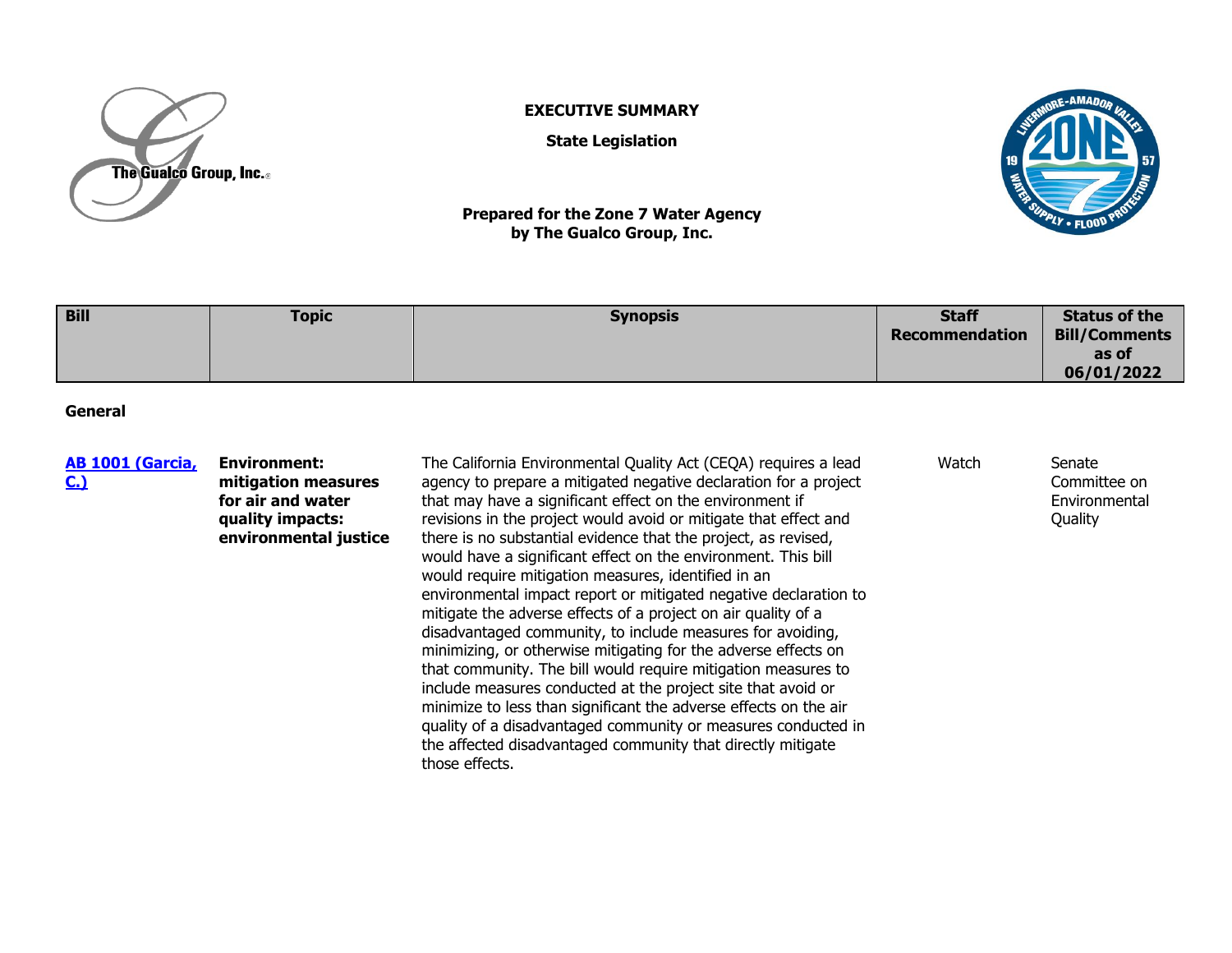| <b>AB 2142</b><br>(Gabriel)      | Income taxes:<br>exclusion: turf<br>replacement water<br>conservation program                                                                       | Current law provides an exclusion from gross income for any<br>amount received as a rebate or voucher from a local water or<br>energy agency or supplier for the purchase or installation of a<br>water conservation water closet, energy efficient clothes<br>washers, and plumbing devices, as specified. This bill would, for<br>taxable years beginning on or after January 1, 2022, and before<br>January 1, 2027, under the Personal Income Tax Law and the<br>Corporation Tax Law, provide an exclusion from gross income<br>for any amount received as a rebate, voucher, or other financial<br>incentive issued by a public water system, as defined, local<br>government, or state agency for participation in a turf<br>replacement water conservation program.                                                                                                                                                                                                                                                                                                               | Support | Senate Rules |
|----------------------------------|-----------------------------------------------------------------------------------------------------------------------------------------------------|------------------------------------------------------------------------------------------------------------------------------------------------------------------------------------------------------------------------------------------------------------------------------------------------------------------------------------------------------------------------------------------------------------------------------------------------------------------------------------------------------------------------------------------------------------------------------------------------------------------------------------------------------------------------------------------------------------------------------------------------------------------------------------------------------------------------------------------------------------------------------------------------------------------------------------------------------------------------------------------------------------------------------------------------------------------------------------------|---------|--------------|
| <b>AB 2221 (Quirk-</b><br>Silva) | <b>Accessory dwelling</b><br>units                                                                                                                  | The Planning and Zoning Law, among other things, provides for<br>the creation of accessory dwelling units by local ordinance, or, if<br>a local agency has not adopted an ordinance, by ministerial<br>approval, in accordance with specified standards and conditions.<br>Current law requires a permitting agency to act on an<br>application to create an accessory dwelling unit or a junior<br>accessory dwelling unit within specified timeframes. This bill<br>would require a permitting agency to act on an application to<br>serve an accessory dwelling unit or a junior accessory dwelling<br>unit within the same timeframes. The bill would provide that the<br>requirement for a permitting agency to act on an application<br>means either to return in writing a full set of comments to the<br>applicant with a comprehensive request for revisions or to return<br>the approved permit application.                                                                                                                                                                   | Watch   | Senate Rules |
| <b>AB 2633</b><br>(Cooley)       | <b>Protection of</b><br>parklands: American<br><b>River Parkway: County</b><br>of Sacramento:<br>removal of<br>unpermitted campers<br>and campsites | This bill would authorize the Board of Supervisors of the County<br>of Sacramento to order the removal of unpermitted campers or<br>clearing of unpermitted campsites from the American River<br>Parkway, as defined, to protect and preserve sensitive natural<br>habitat, critical wildlife, flood infrastructure, recreational<br>activities, public facilities, public safety, or the adjacent<br>community from significant environmental or other degradation.<br>The bill would require the board, at least 72 hours before<br>removing an unpermitted camper or clearing an unpermitted<br>campsite, to provide written notice to the camper or campsite<br>occupant of its intent to take that action, except when there is<br>an imminent danger to human health or safety or an<br>emergency. The bill would also require the board to use a harm-<br>reduction and trauma-informed approach when removing<br>unpermitted campers and to ensure that, during the removal of<br>an unpermitted camper, the camper receives access to onsite<br>support services, as specified. | Watch   | Senate Rules |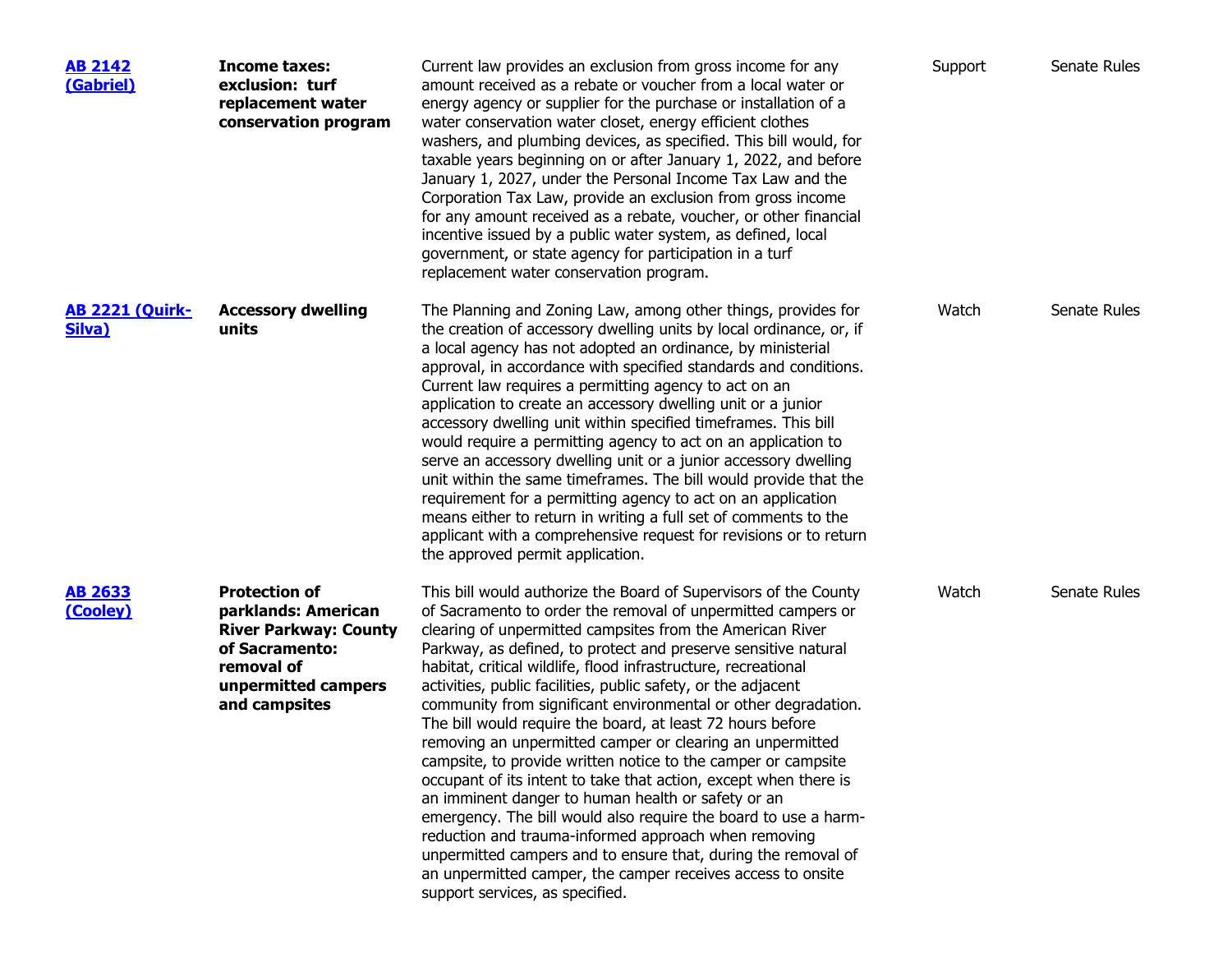| <b>ACA 1 (Aguiar-</b><br>Curry) | <b>Local government</b><br>financing: affordable<br>housing and public<br>infrastructure: voter<br>approval                                       | This measure would create an additional exception to the 1%<br>limit that would authorize a city, county, city and county, or<br>special district to levy an ad valorem tax to service bonded<br>indebtedness incurred to fund the construction, reconstruction,<br>rehabilitation, or replacement of public infrastructure, affordable<br>housing, or permanent supportive housing, or the acquisition or<br>lease of real property for those purposes, if the proposition<br>proposing that tax is approved by 55% of the voters of the city,<br>county, or city and county, as applicable, and the proposition<br>includes specified accountability requirements.                                                                                                                                                                                                                                                                                                                                                                                             | Watch | Assembly<br>Committee on<br>Local<br>Government                          |
|---------------------------------|---------------------------------------------------------------------------------------------------------------------------------------------------|------------------------------------------------------------------------------------------------------------------------------------------------------------------------------------------------------------------------------------------------------------------------------------------------------------------------------------------------------------------------------------------------------------------------------------------------------------------------------------------------------------------------------------------------------------------------------------------------------------------------------------------------------------------------------------------------------------------------------------------------------------------------------------------------------------------------------------------------------------------------------------------------------------------------------------------------------------------------------------------------------------------------------------------------------------------|-------|--------------------------------------------------------------------------|
| <b>SB 230</b><br>(Portantino)   | <b>State Water Resources</b><br><b>Control Board:</b><br><b>Constituents of</b><br><b>Emerging Concern in</b><br><b>Drinking Water</b><br>Program | The California Safe Drinking Water Act requires the State Water<br>Resources Control Board to administer provisions relating to the<br>regulation of drinking water to protect public health. This bill<br>would require the state board to establish, maintain, and direct<br>a dedicated program called the Constituents of Emerging<br>Concern in Drinking Water Program for 5 years to assess the<br>state of information and recommend areas for further study on,<br>among other things, the occurrence of constituents of emerging<br>concern (CEC) in drinking water sources and treated drinking<br>water. The bill would require the state board to convene, by an<br>unspecified date, the Science Advisory Panel for 3 years to<br>review and provide recommendations to the state board on<br>CECs for further action, among other duties. The bill would<br>require the state board to provide a final report to the<br>Legislature by June 1, 2026, on the work conducted by the<br>panel.                                                        | Watch | Assembly<br>Committee on<br>Environmental<br>Safety & Toxic<br>Materials |
| <b>SB 1020 (Laird)</b>          | Clean Energy, Jobs,<br>and Affordability Act of<br>2022                                                                                           | The California Global Warming Solutions Act of 2006 requires<br>the State Air Resources Board to prepare and approve a scoping<br>plan for achieving the maximum technologically feasible and<br>cost-effective reductions in greenhouse gas emissions and to<br>update the scoping plan at least once every 5 years. The act<br>requires the state board to conduct a series of public workshops<br>to give interested parties an opportunity to comment on the<br>plan and requires a portion of those workshops to be conducted<br>in regions of the state that have the most significant exposure to<br>air pollutants, including communities with minority populations,<br>communities with low-income populations, or both. This bill<br>instead would modify, with respect to the provision that a<br>portion of the workshops be conducted in regions of the state<br>that have the most significant exposure to air pollutants, the<br>above-described included communities as additionally being<br>areas designated as federal extreme nonattainment. | Watch | Assembly Desk                                                            |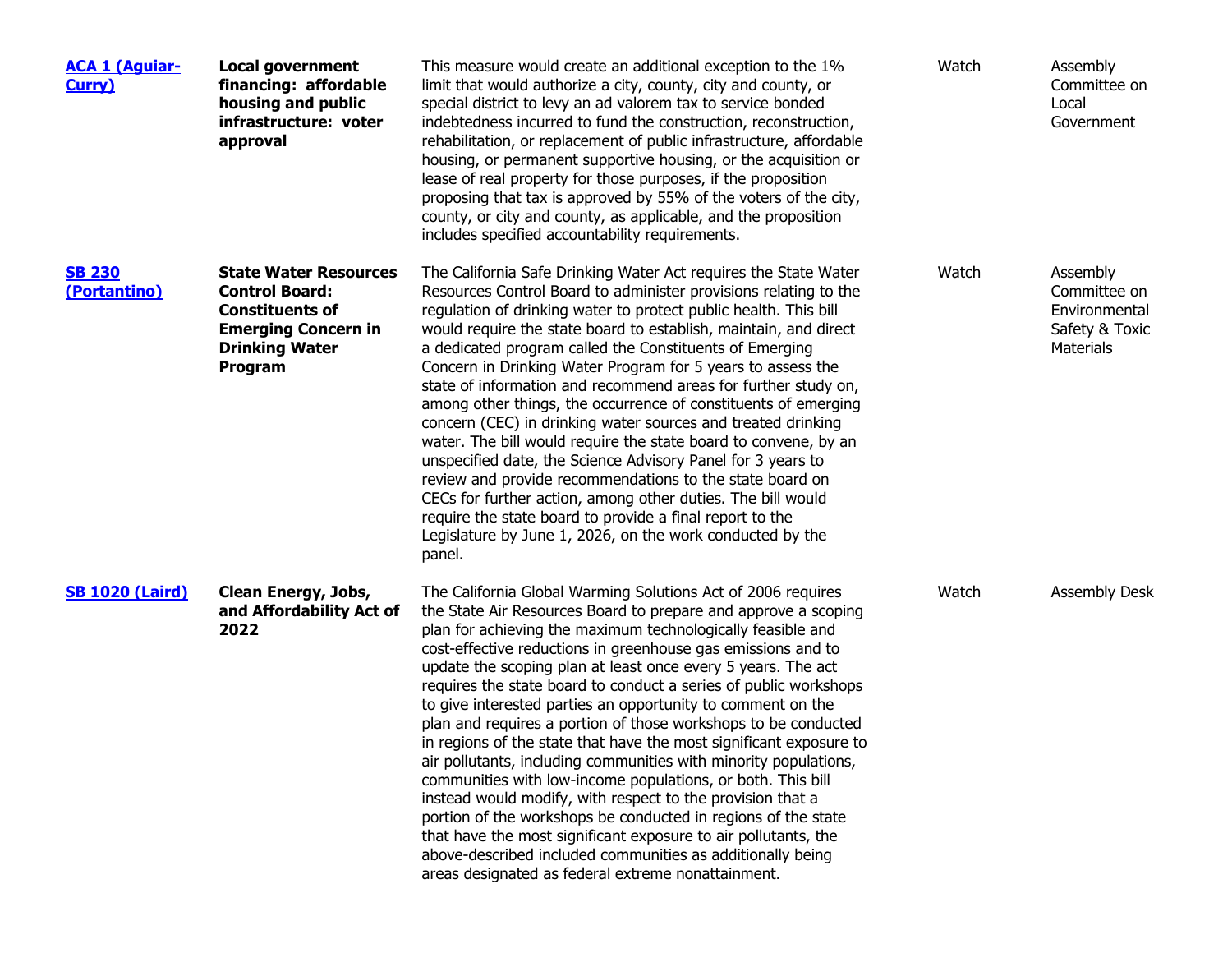| <b>SB 1404 (Stern)</b>                   | <b>California</b><br><b>Environmental Quality</b><br><b>Act: oak woodlands</b>                    | CEQA requires the county to require certain oak woodlands<br>mitigation alternatives if the county determines that there may<br>be a significant effect to oak woodlands. CEQA exempts certain<br>projects from this requirement. CEQA requires a lead agency<br>that adopts, and a project that incorporates, one or more of the<br>mitigation alternatives to be deemed to be in compliance with<br>CEQA only as it applies to effects on oaks and oak woodlands.<br>This bill would instead require a lead agency to determine<br>whether a project within its jurisdiction may result in a<br>conversion of oak woodlands, as defined, that will have a<br>significant effect on the environment and to require certain oak<br>woodlands mitigation alternatives, and would make conforming<br>changes. The bill would provide that the removal of 3 or more<br>oak trees within an oak woodland located within areas mapped<br>by state or local agencies as areas critical to habitat linkage,<br>natural resources protection, or otherwise related to biodiversity<br>and conservation constitutes a significant effect on the<br>environment. By imposing duties on local lead agencies, the bill<br>would impose a state-mandated local program. | Watch   | <b>DEAD</b>  |
|------------------------------------------|---------------------------------------------------------------------------------------------------|------------------------------------------------------------------------------------------------------------------------------------------------------------------------------------------------------------------------------------------------------------------------------------------------------------------------------------------------------------------------------------------------------------------------------------------------------------------------------------------------------------------------------------------------------------------------------------------------------------------------------------------------------------------------------------------------------------------------------------------------------------------------------------------------------------------------------------------------------------------------------------------------------------------------------------------------------------------------------------------------------------------------------------------------------------------------------------------------------------------------------------------------------------------------------------------------------------------------------------------------------------|---------|--------------|
| Water                                    |                                                                                                   |                                                                                                                                                                                                                                                                                                                                                                                                                                                                                                                                                                                                                                                                                                                                                                                                                                                                                                                                                                                                                                                                                                                                                                                                                                                            |         |              |
| <b>AB 2016 (Bauer-</b><br><b>Kahan</b> ) | <b>State Water Resources</b><br><b>Control Board:</b><br>desalination plant:<br>feasibility study | Current law requires the Department of Water Resources, not<br>later than July 1, 2004, to report to the Legislature on potential<br>opportunities and impediments for using seawater and brackish<br>water desalination, and to examine what role, if any, the state<br>should play in furthering the use of desalination technology.<br>Current law requires the department to convene a Water<br>Desalination Task Force, composed of representatives from<br>listed agencies and interest groups, to advise the department in<br>carrying out these duties and in making recommendations to the<br>Legislature. This bill would repeal those provisions.                                                                                                                                                                                                                                                                                                                                                                                                                                                                                                                                                                                               | Support | Senate Rules |
| <b>AB 2108 (Rivas)</b>                   | <b>Water policy:</b><br>environmental justice:<br>disadvantaged and<br>tribal communities         | This bill would require that one of the persons appointed by the<br>Governor to the State Water Resources Control Board be<br>qualified in the field of water supply and water quality relating to<br>disadvantaged or tribal communities and not be the same<br>member as the member appointed who is qualified in the field of<br>water supply and water quality relating to irrigated agriculture.<br>The bill would also require that at least one person appointed to<br>each regional board have specialized experience relating to<br>disadvantaged or tribal communities, except as provided. The<br>bill would prohibit, in making those appointments, preference to<br>be given on the basis of ethnicity or national origin.                                                                                                                                                                                                                                                                                                                                                                                                                                                                                                                    | Watch   | Senate Rules |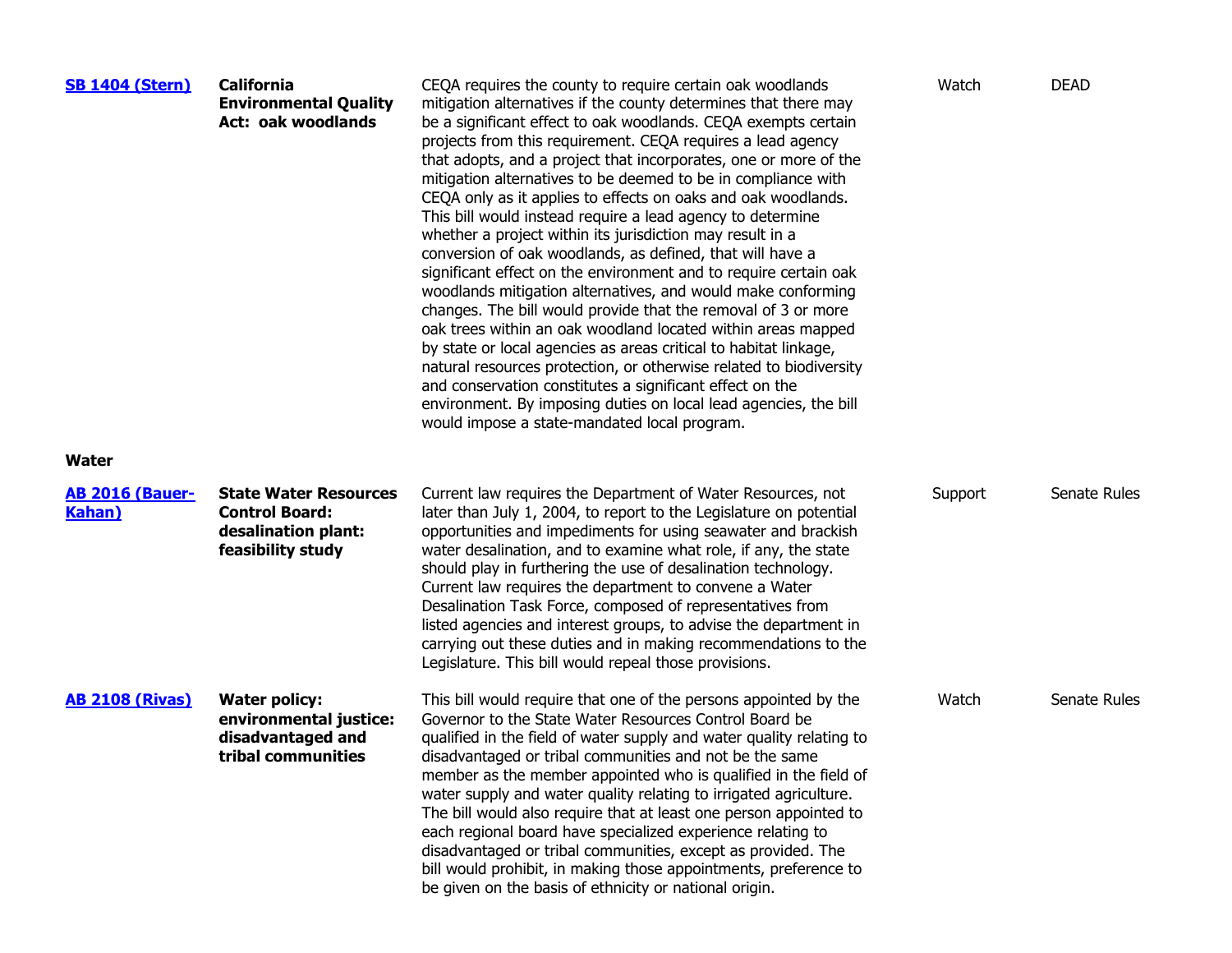| <b>AB 2201</b><br>(Bennett)                 | Groundwater<br>sustainability agency:<br>groundwater<br>extraction permit:<br>verification                                                | Current law authorizes any local agency or combination of local<br>agencies overlying a groundwater basin to decide to become a<br>groundwater sustainability agency for that basin and imposes<br>specified duties upon that agency or combination of agencies, as<br>provided. Current law also authorizes the State Water Resources<br>Control Board to designate a high- or medium-priority basin as a<br>probationary basin under certain conditions for specified<br>purposes. This bill would prohibit a local agency, as defined,<br>from approving a permit for a new groundwater well or for an<br>alteration to an existing well in a basin subject to the act and<br>classified as medium- or high-priority until it obtains a written<br>verification, from the groundwater sustainability agency that<br>manages the basin or area of the basin where the well is<br>proposed to be located, determining that certain factors are<br>present. | Watch | Senate Rules                                                |
|---------------------------------------------|-------------------------------------------------------------------------------------------------------------------------------------------|-------------------------------------------------------------------------------------------------------------------------------------------------------------------------------------------------------------------------------------------------------------------------------------------------------------------------------------------------------------------------------------------------------------------------------------------------------------------------------------------------------------------------------------------------------------------------------------------------------------------------------------------------------------------------------------------------------------------------------------------------------------------------------------------------------------------------------------------------------------------------------------------------------------------------------------------------------------|-------|-------------------------------------------------------------|
| <b>AB 2639 (Quirk)</b>                      | <b>San Francisco</b><br><b>Bay/Sacramento-San</b><br>Joaquin Delta Estuary:<br>water quality control<br>plan: water right<br>permits      | This bill would require the State Water Resources Control Board,<br>on or before December 31, 2023, to adopt a final update of the<br>1995 Water Quality Control Plan for the San Francisco<br>Bay/Sacramento-San Joaquin Delta Estuary, as specified, and to<br>implement the amendments to the plan adopted by the state<br>board pursuant to Resolution No. 2018-0059 on December 12,<br>2018. The bill would prohibit the state board, on or after<br>January 1, 2024, from approving a new water right permit that<br>would result in new or increased diversions to surface water<br>storage from the Sacramento River/San Joaquin River watershed<br>until and unless the state board has taken those actions.                                                                                                                                                                                                                                       | Watch | <b>DEAD</b>                                                 |
| <b>SB 832 (Dodd)</b>                        | <b>Water rights:</b><br>measurement of<br>diversion                                                                                       | Current law defines various terms applicable to the Water Code.<br>This bill would define "water year," unless otherwise specified,<br>to mean the 12-month period beginning October 1 and ending<br>September 30.                                                                                                                                                                                                                                                                                                                                                                                                                                                                                                                                                                                                                                                                                                                                          | Watch | <b>DEAD</b>                                                 |
| <b>SB 890 (Nielsen/</b><br><b>Borgeas</b> ) | <b>Department of Water</b><br><b>Resources: Water</b><br><b>Storage and</b><br><b>Conveyance Fund:</b><br>water storage and<br>conveyance | This bill would establish the Water Storage and Conveyance<br>Fund in the State Treasury to be administered by the<br>Department of Water Resources. The bill would require all<br>moneys deposited in the fund to be expended, upon<br>appropriation by the Legislature, in support of subsidence repair<br>and reservoir storage costs, including environmental planning,<br>permitting, design, and construction and all necessary road and<br>bridge upgrades required to accommodate capacity<br>improvements. The bill would require the department to expend<br>from the fund, upon appropriation by the Legislature, specified<br>monetary amounts to complete funding for the construction of                                                                                                                                                                                                                                                      | Watch | Senate<br>Committee on<br>Natural<br>Resources and<br>Water |